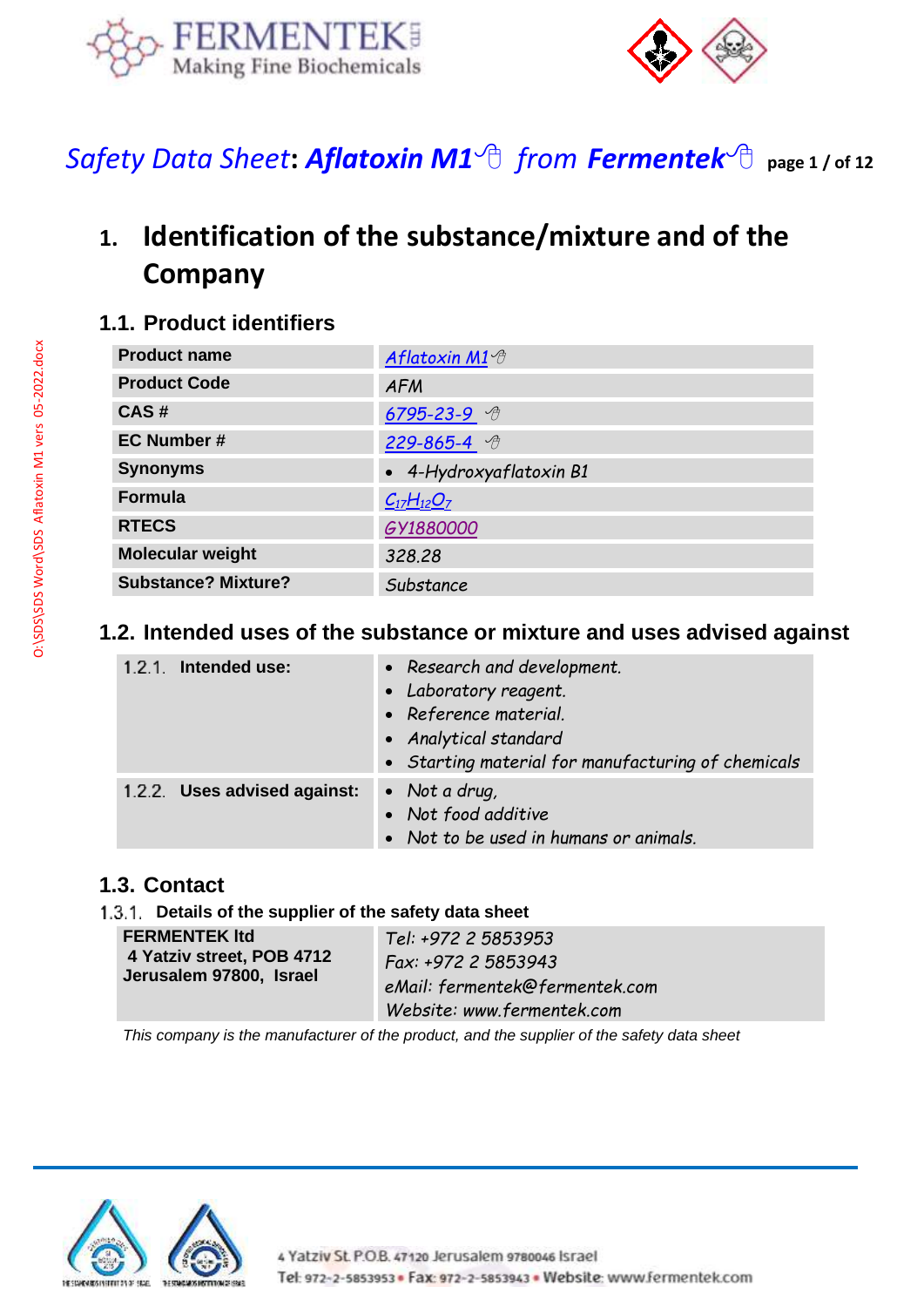



# *Safety Data Sheet***:** *[Aflatoxin M1](https://www.fermentek.com/product/aflatoxin-m1) from [Fermentek](https://fermentek.com/)* **page 2 / of <sup>12</sup>**

#### **Emergency Telephone number**

*For chemical emergency spill, leak, fire, exposure, or accident calls CHEMTREC day or night: Within USA and Canada: 1-800-424-9300. Outside USA and Canada: +1 703- 527-3887*

### **1.4. Reach:**

*See below chaptrer 15*

#### **1.5. Date of revision**

*Thursday, 12 May, 2022*

# **2. Hazards identification**

#### **2.1. Classification of the substance or mixture**

**GHS Classification According to EU Reg. 1272/2008 and US OSHA 1910.1200)**

| <b>Acute toxicity</b> | Oral              | Category 1  | H300 Fatal if swallowed           |
|-----------------------|-------------------|-------------|-----------------------------------|
|                       | <b>Inhalation</b> | Category 1  | H330 Fatal if inhaled             |
|                       | Dermal            | Category 1  | H310 Fatal if on skin             |
| <b>Mutagenicity</b>   | Germ cell         | Category 1B | H340 May cause genetic defects    |
| Carcinogenicity       |                   |             | Category 1B H350 May cause cancer |

#### **2.2. GHS Label elements, including precautionary statements**

| 2.2.1. Signal word: Danger<br>2.2.2. Hazard statements | Pictogram                                                                    |  |
|--------------------------------------------------------|------------------------------------------------------------------------------|--|
| H300 + H310 + H330                                     | Fatal if swallowed, in contact with skin or if inhaled.                      |  |
| H340                                                   | May cause genetic defects                                                    |  |
| H350                                                   | May cause cancer                                                             |  |
| 2.2.3. Precautionary statements                        |                                                                              |  |
| P201                                                   | Obtain special instructions before use.                                      |  |
| P202                                                   | Do not handle until all safety precautions have been read and<br>understood. |  |
| P260                                                   | Do not breath dust, fume, gas, mist, vapors and spray.                       |  |
| P264                                                   | Wash skin thoroughly after handling                                          |  |
| <b>P270</b>                                            | Do not eat, drink, or smoke when using this product.                         |  |

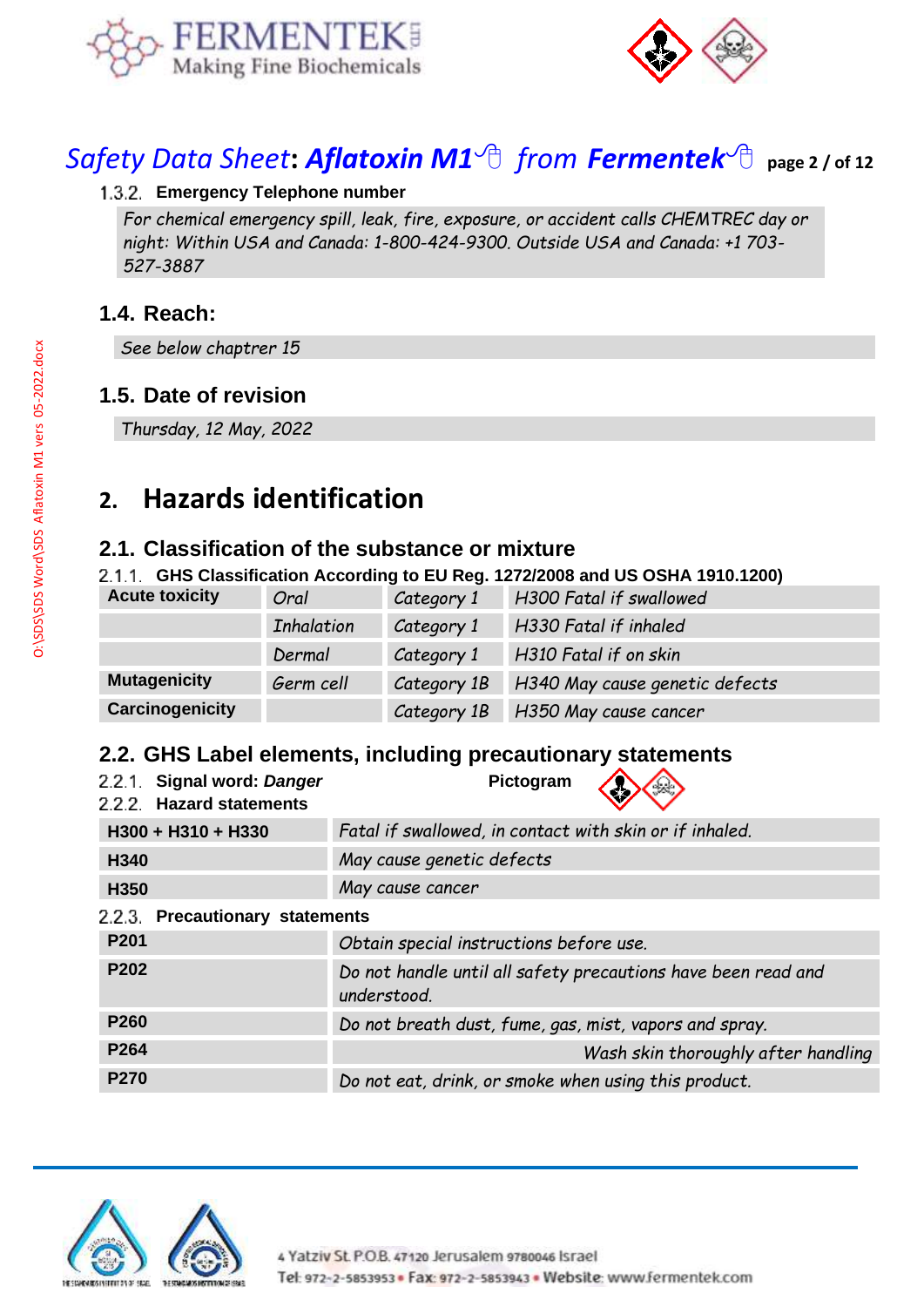



# *Safety Data Sheet***:** *[Aflatoxin M1](https://www.fermentek.com/product/aflatoxin-m1) from [Fermentek](https://fermentek.com/)* **page 3 / of <sup>12</sup>**

| Wear protective gloves/ protective clothing/ eye protection/ face<br>protection.                                        |
|-------------------------------------------------------------------------------------------------------------------------|
| IF exposed or concerned: immediately call a POISON CENTER or<br>doctor/physician.                                       |
| IF SWALLOWED: Immediately call a POISON CENTER or<br>doctor/physician.                                                  |
| IF ON SKIN: Wash with plenty of water. Immediately call a<br>POISON CENTER/doctor                                       |
| IF INHALED: Remove person to fresh air and keep comfortable<br>for breathing. Immediately call a POISON CENTER/ doctor. |
|                                                                                                                         |

#### **2.3. Other hazards**

**This substance/mixture contains no components considered to be either persistent, bioaccumulative and toxic (PBT), or very persistent and very bioaccumulative (vPvB) at levels of 0.1% or higher**

# **3. Composition/information on ingredients**

#### **Substance**

| <b>Substance name:</b> | Aflatoxin M1                                                     |  |
|------------------------|------------------------------------------------------------------|--|
| <b>Concentration</b>   | 100%                                                             |  |
|                        | CAS Registry $#: 6795-23-9$<br>EC#:229-865-4                     |  |
|                        | Molecular Formula: $C_{17}H_{12}O_7$<br>Molecular Weight: 328.28 |  |
| <b>Classification</b>  | Acute Tox. 1; Muta 1B; Carc 1B;<br>H300; H340; H350              |  |
| Mixture?               | Substance                                                        |  |

# **4. First Aid Measures**

#### **4.1. Description of First Aid Measures**

| <b>General advice:</b> | Show this safety data sheet to the doctor in attendance.                   |
|------------------------|----------------------------------------------------------------------------|
| Eye contact:           | After eye contact: rinse out with plenty of water. Remove contact lenses.3 |

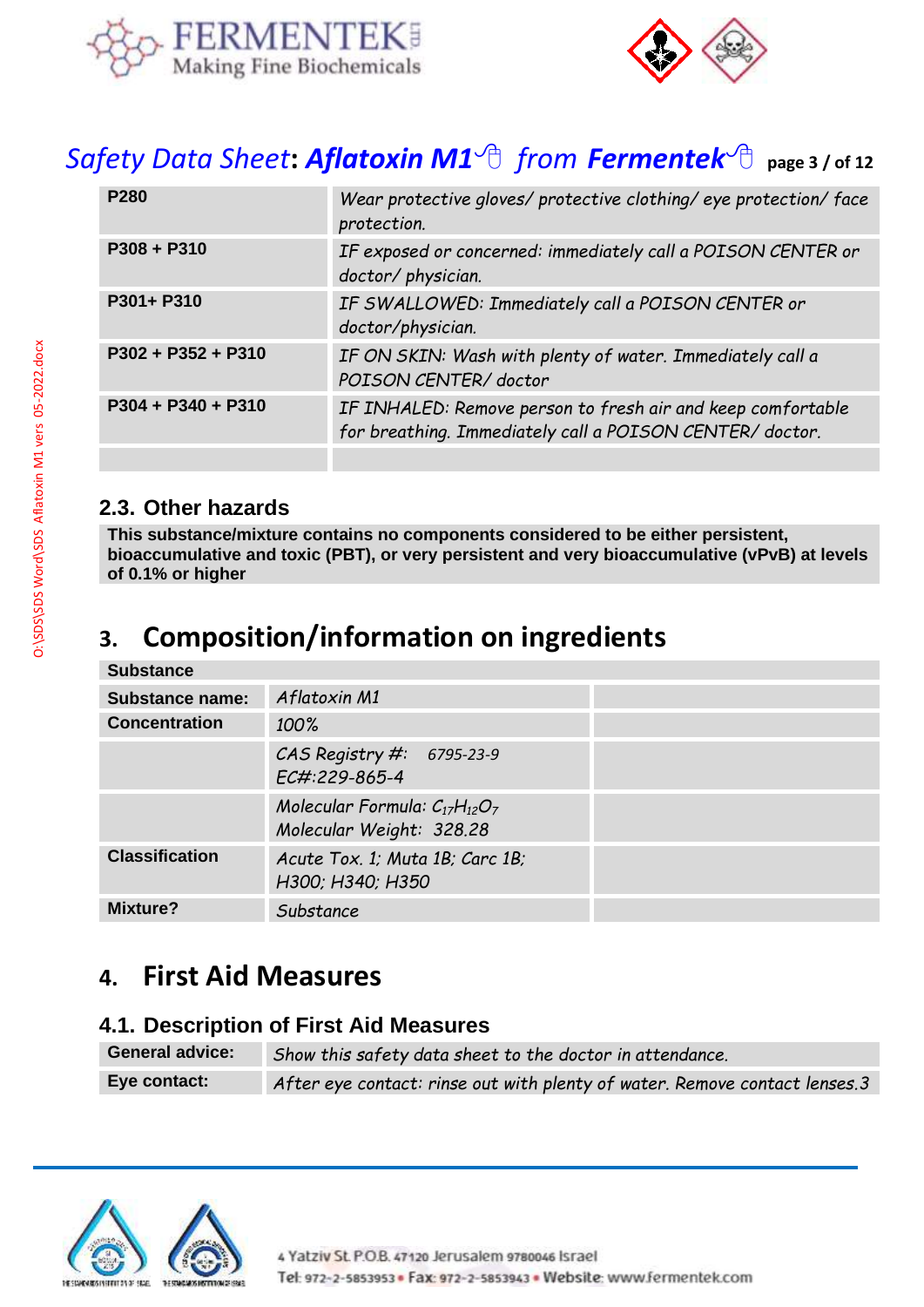



# *Safety Data Sheet***:** *[Aflatoxin M1](https://www.fermentek.com/product/aflatoxin-m1) from [Fermentek](https://fermentek.com/)* **page 4 / of <sup>12</sup>**

| <b>Skin Contact:</b> | Take off immediately all contaminated clothing. Rinse skin with water/<br>shower.                                                                                                                                                                                                                                                                                                                                            |
|----------------------|------------------------------------------------------------------------------------------------------------------------------------------------------------------------------------------------------------------------------------------------------------------------------------------------------------------------------------------------------------------------------------------------------------------------------|
| Ingestion:           | Never give anything by mouth to an unconscious person. If swallowed: give<br>water to drink (two glasses at most). Seek medical advice immediately. In<br>exceptional cases only, if medical care is not available within one hour,<br>induce vomiting (only in persons who are wide awake and fully conscious),<br>administer activated charcoal (20 - 40 g in a 10% slurry) and consult a<br>doctor as quickly as possible |
| Inhalation:          | Fresh air                                                                                                                                                                                                                                                                                                                                                                                                                    |

### **4.2. Most important symptoms and effects, both acute and delayed**

| <b>Skin Contact:</b> | No data available |
|----------------------|-------------------|
| Eye contact:         | No data available |
| Ingestion:           | No data available |
| Inhalation:          | No data available |

### **4.3. Indication of any immediate medical attention and special treatment needed**

*No data available*

# **5. Fire-fighting measures**

### **5.1. Extinguishing media**

| Suitable extinguishing media      | Use water spray, alcohol-resistant foam, dry chemical or carbon<br>dioxide. |
|-----------------------------------|-----------------------------------------------------------------------------|
| Unsuitable extinguishing<br>media | None known                                                                  |

#### **5.2. Other information**

| <b>Hazardous combustion</b><br>products | Carbon oxides,                                                                                   |
|-----------------------------------------|--------------------------------------------------------------------------------------------------|
| <b>Advice for firefighters</b>          | Wear self-contained breathing apparatus for fire fighting if<br>necessary. Wear protective suit. |

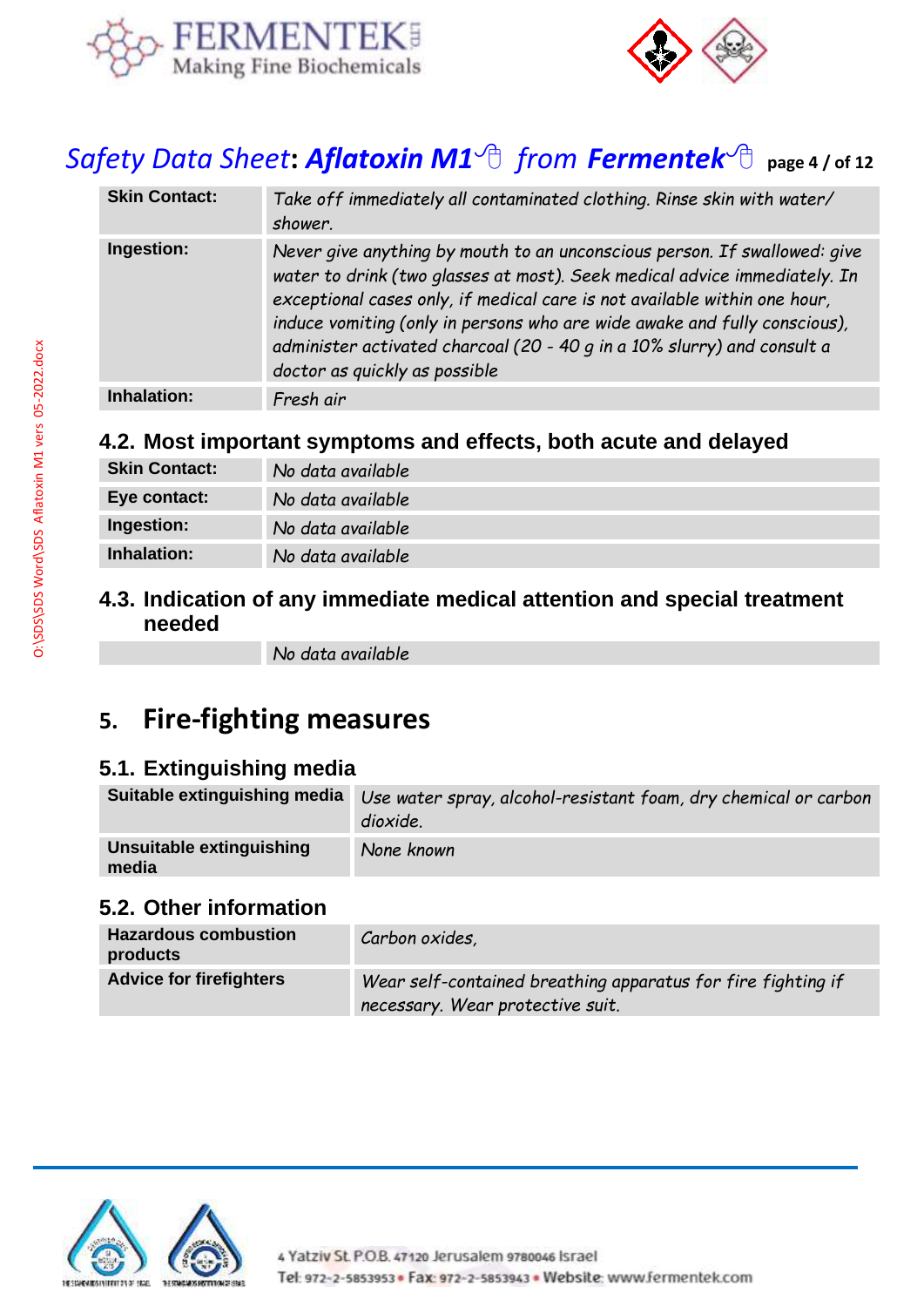



# *Safety Data Sheet***:** *[Aflatoxin M1](https://www.fermentek.com/product/aflatoxin-m1) from [Fermentek](https://fermentek.com/)* **page 5 / of <sup>12</sup>**

# **6. Accidental release measures**

**6.1. Personal precautions, protective equipment, and emergency procedures**

**Personal precautions** *Avoid dust formation. Avoid breathing vapours, mist or gas. For personal protection see section 8. Use personal protective equipment as required. Keep people away from and upwind of spill/leak.*

### **6.2. Environmental precautions**

**Environmental precautions** *No special environmental precautions required.*

### **6.3. Methods and material for containment and cleaning up**

*Sweep up and shovel. Keep in suitable, closed containers for disposal.*

# **7. Handling and storage**

### **7.1. Precautions for safe handling**

| Advice on safe handling: | Provide appropriate exhaust ventilation at places where dust is<br>formed<br>Avoid contact with skin, eyes or clothing. Use personal<br>protective equipment as required. Wash contaminated clothing<br>before reuse. Do not breathe<br>dust/fume/gas/mist/vapors/spray. |
|--------------------------|--------------------------------------------------------------------------------------------------------------------------------------------------------------------------------------------------------------------------------------------------------------------------|
|                          |                                                                                                                                                                                                                                                                          |

### **7.2. Conditions for safe storage, including any incompatibilities**

| <b>Storage Conditions:</b> | Keep container tightly closed in a dry and well-ventilated place.<br>Keep out of the reach of children.<br>Store at -20 $^{\circ}$ C. |
|----------------------------|---------------------------------------------------------------------------------------------------------------------------------------|
| Incompatible materials:    | None known based on information available.                                                                                            |

# **8. Exposure Controls/Personal Protection**

#### **8.1. Control parameters**

**Control parameters** *Components with workplace control parameters*

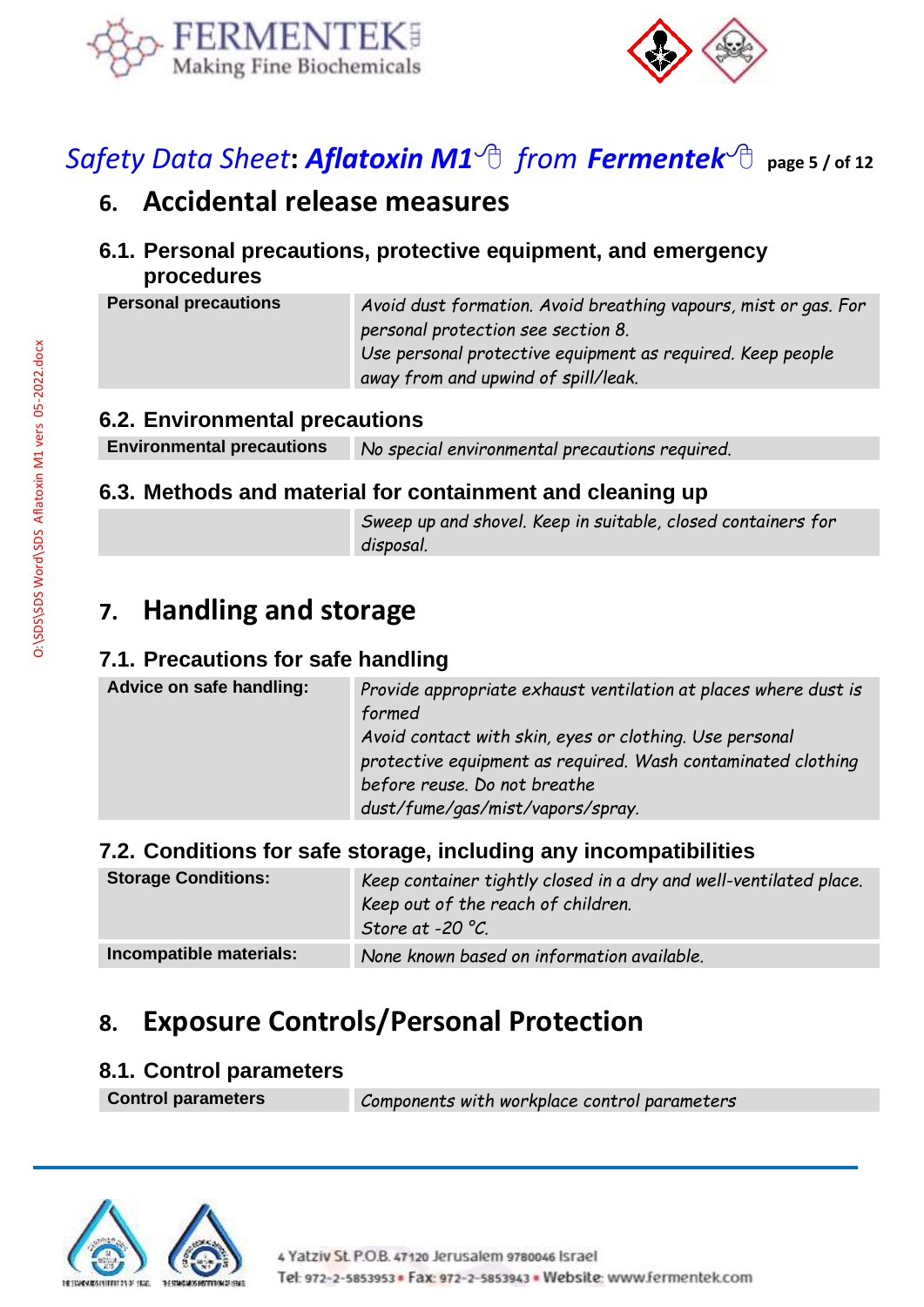



# *Safety Data Sheet***:** *[Aflatoxin M1](https://www.fermentek.com/product/aflatoxin-m1) from [Fermentek](https://fermentek.com/)* **page 6 / of <sup>12</sup>**

# **8.2. Exposure controls**

| Appropriate engineering | General industrial hygiene practice                         |
|-------------------------|-------------------------------------------------------------|
| controls                | Showers, Eyewash stations, Ventilation systems              |
|                         | Avoid contact with skin, eyes and clothing.                 |
|                         | Wash hands before breaks and immediately after handling the |
|                         | product.                                                    |
|                         | Use fumehood for routine work.                              |

# **8.3. Personal protective equipment**

| [PPE=Personal Protection<br>Equipment]          | The employer/end user, prior to use of this product should<br>perform all recommendations below are advisory in nature and a<br>risk assessment. The type of protective equipment must be<br>selected based on the amount and concentration of the<br>dangerous material being used in the workplace.                                                                                                                                                                   |
|-------------------------------------------------|-------------------------------------------------------------------------------------------------------------------------------------------------------------------------------------------------------------------------------------------------------------------------------------------------------------------------------------------------------------------------------------------------------------------------------------------------------------------------|
| <b>PPE: Respiratory protection</b>              | Respiratory protection is not required. Where protection from<br>nuisance levels of dusts is desired, use type N95 (US) or type<br>P1 (EN 143) dust masks. Use respirators and components tested<br>and approved under appropriate government standards such as<br>NIOSH (US) or CEN (EU)                                                                                                                                                                               |
| <b>PPE: Hand Protection:</b>                    | Handle with gloves. Gloves must be inspected prior to use. Use<br>proper glove removal techniques to avoid skin contact with this<br>product. Dispose of contaminated gloves after use in<br>accordance with applicable laws and good laboratory practices,<br>and wash and dry hands                                                                                                                                                                                   |
| <b>PPE: Eye Protection:</b>                     | Use a face shield and safety glasses. Use equipment for eye<br>protection tested and approved under appropriate government<br>standards such as NIOSH (US) or EN 166 (EU)                                                                                                                                                                                                                                                                                               |
| <b>PPE: Skin and Body</b><br><b>Protection:</b> | Handle with gloves. Gloves must be inspected prior to use. Use<br>proper glove removal technique (without touching glove's outer<br>surface) to avoid skin contact with this product. Dispose of<br>contaminated gloves after use in accordance with applicable<br>laws and good laboratory practices. Wash and dry hands. The<br>selected protective gloves must satisfy the specifications of<br>Regulation (EU) 2016/425 and the standard EN 374 derived<br>from it. |
|                                                 |                                                                                                                                                                                                                                                                                                                                                                                                                                                                         |

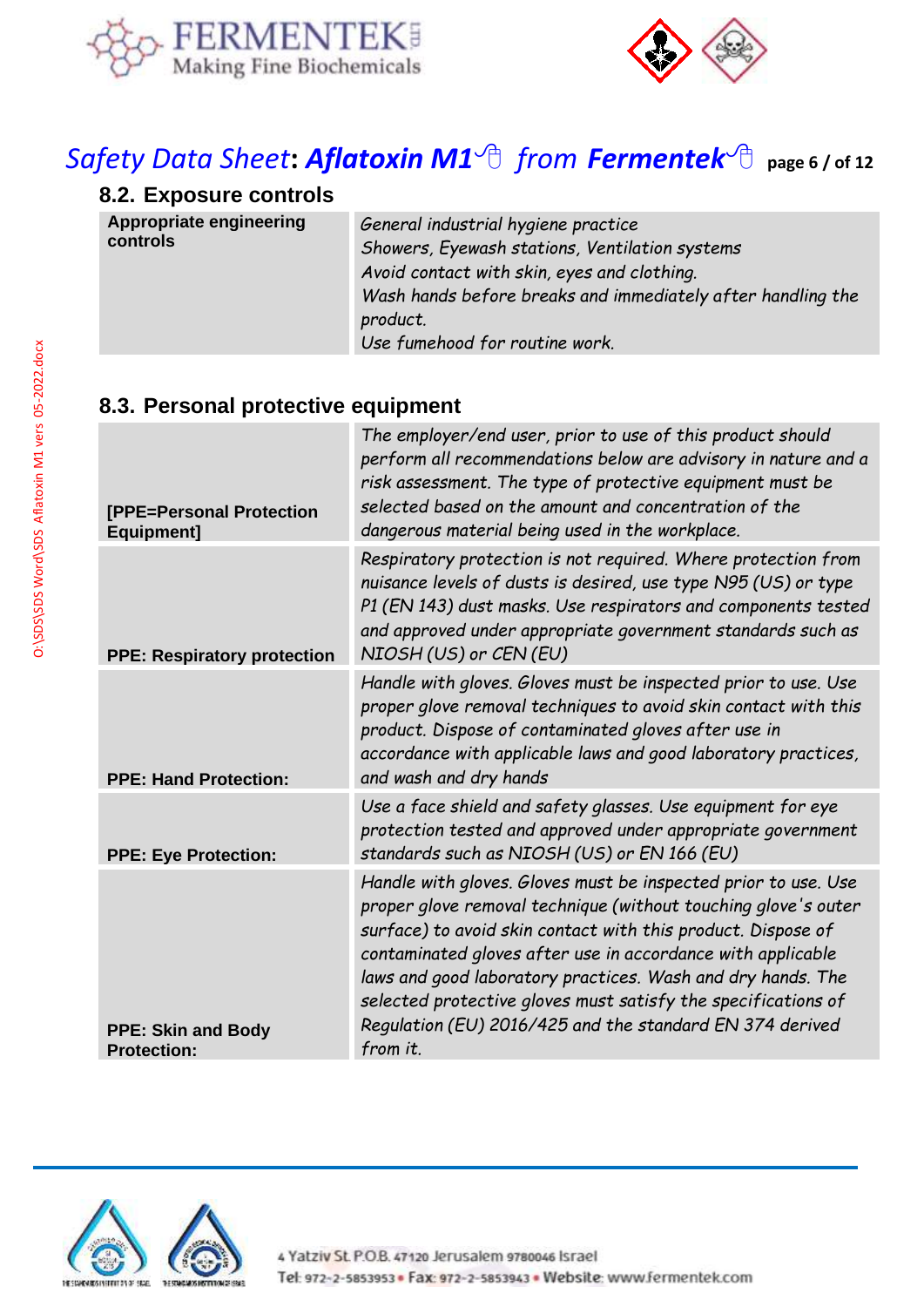



*Safety Data Sheet***:** *[Aflatoxin M1](https://www.fermentek.com/product/aflatoxin-m1) from [Fermentek](https://fermentek.com/)* **page 7 / of <sup>12</sup>**

# **9. Physical and chemical properties**

### **9.1. Physical / chemical properties**

| Physical State at room                        |                    |  |
|-----------------------------------------------|--------------------|--|
| temperature                                   | Crystalline Powder |  |
| Color                                         | Light yellow       |  |
| Odor                                          | Odorless           |  |
| No funthon sofotu volovent dete era quailable |                    |  |

*No further safety relevant data are available*

# **10. Stability and reactivity**

| <b>Reactivity:</b>                 | No information available.          |
|------------------------------------|------------------------------------|
| <b>Chemical stability:</b>         | Stable under normal conditions.    |
| <b>Conditions to avoid</b>         | Heat, flames and sparks. Sunlight. |
| Incompatible materials             | Strong reducers and exidizers      |
| Possibility of Hazardous Reactions | None under normal processing       |
| Hazardous decomposition products   | Carbon oxides                      |

# **11. Toxicological information**

# **11.1. Information on toxicological effects**

| The toxicological effects of this product have not been thoroughly studied. |                                                                                                                                                                                 |  |  |
|-----------------------------------------------------------------------------|---------------------------------------------------------------------------------------------------------------------------------------------------------------------------------|--|--|
| 11.1.1. Acute Toxicity                                                      | Oral LD50 Rat, 1.5 mg/kg                                                                                                                                                        |  |  |
| <b>Skin corrosion/irritation:</b>                                           | No data available                                                                                                                                                               |  |  |
| Serious eye damage/eye irritation:                                          | No data available                                                                                                                                                               |  |  |
| <b>Respiratory or skin</b><br>sensitization/corrosion:                      | No data available                                                                                                                                                               |  |  |
| 11.1.2. CMR hazards                                                         |                                                                                                                                                                                 |  |  |
| <b>Carcinogenicity</b>                                                      | <b>IARC Cancer Review: Animal Sufficient Evidence</b><br><b>IARC Cancer Review: Human Inadequate Evidence</b><br>Tumorigenic - equivocal tumorigenic agent by RTECS<br>criteria |  |  |
| Germ cell mutagenicity:                                                     | Mutagenicity observed in rat at 1 mg/Kg                                                                                                                                         |  |  |
| <b>Reproductive toxicity /</b><br>Teratogenicity:                           | No data available                                                                                                                                                               |  |  |
| 11.1.3. Other                                                               |                                                                                                                                                                                 |  |  |

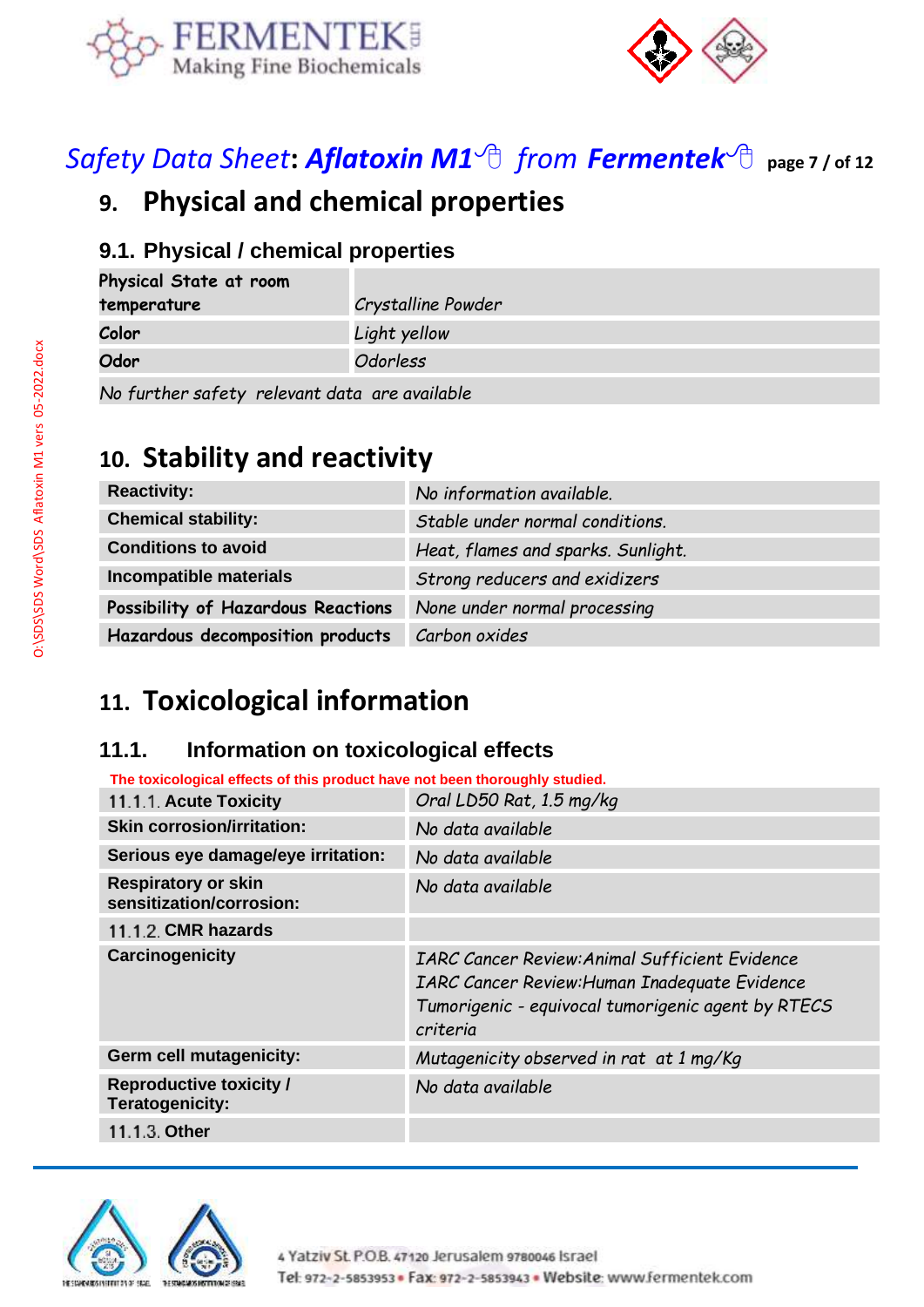



# *Safety Data Sheet***:** *[Aflatoxin M1](https://www.fermentek.com/product/aflatoxin-m1) from [Fermentek](https://fermentek.com/)* **page 8 / of <sup>12</sup>**

| STOT-SE – single exposure (GHS):                | No data available                                                     |
|-------------------------------------------------|-----------------------------------------------------------------------|
| <b>STOT-SE - repeated exposure</b><br>$(GHS)$ : | May damage kidneys, skeletal muscles in case of<br>prolonged exposure |
| <b>Aspiration hazard:</b>                       | No data available                                                     |

## **11.2. Additional information**

| <b>RTECS number</b> | Error! Reference source not found. |
|---------------------|------------------------------------|

# **12. Ecological Information**

| <b>Eco-Toxicity</b>   | No data available                                                                                                                                                                                           |
|-----------------------|-------------------------------------------------------------------------------------------------------------------------------------------------------------------------------------------------------------|
| Other adverse effects | This substance/mixture contains no components<br>considered to be either persistent, bioaccumulative and<br>toxic (PBT), or very persistent and very bioaccumulative<br>(vPvB) at levels of 0.1% or higher. |

# **13. Disposal Considerations**

#### **13.1. Waste treatment methods**

| Waste from residues / unused<br>products | Dispose of in accordance with local regulations |
|------------------------------------------|-------------------------------------------------|
| <b>Contaminated packaging</b>            | Dispose of as unused product                    |

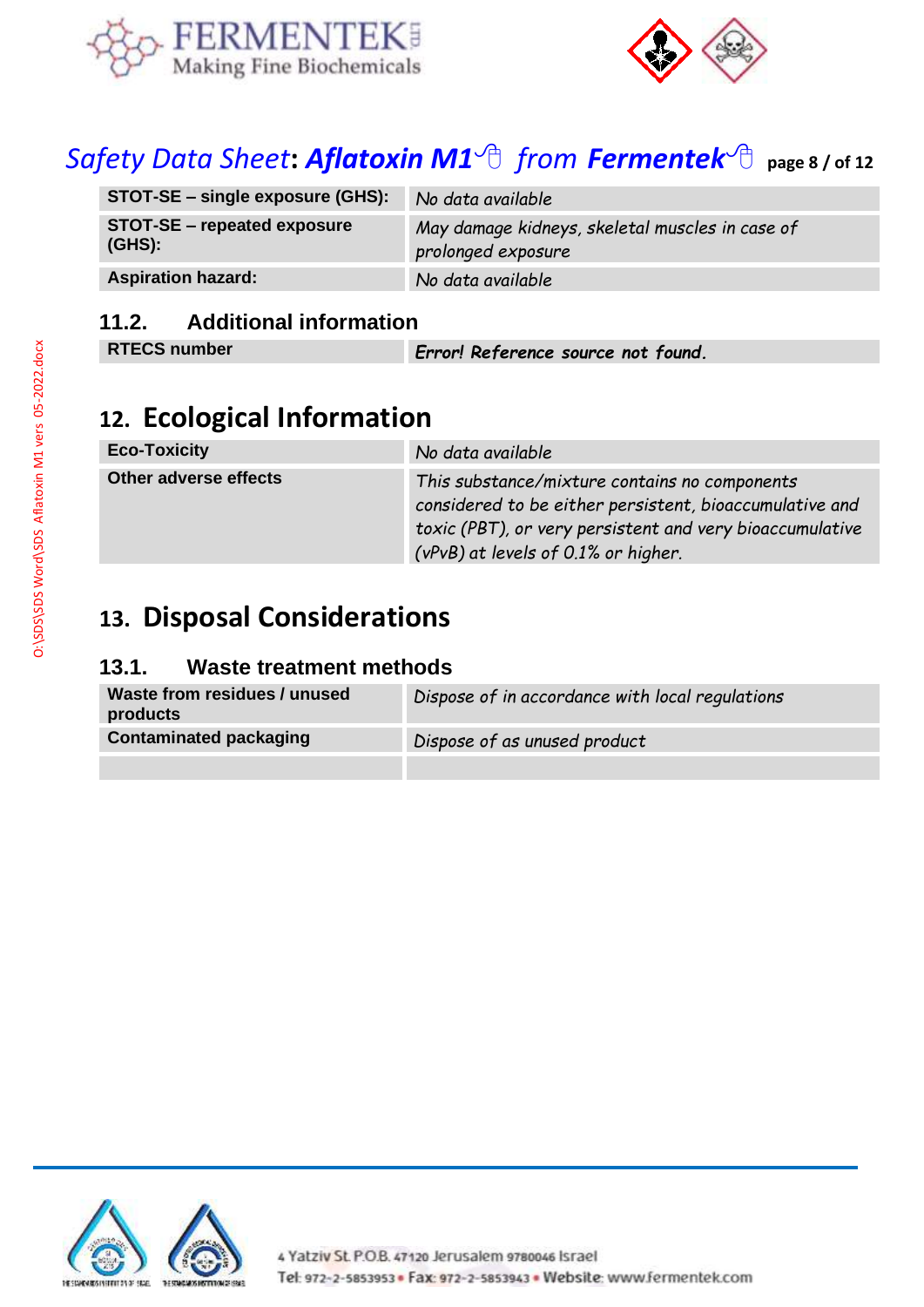



*Safety Data Sheet***:** *[Aflatoxin M1](https://www.fermentek.com/product/aflatoxin-m1) from [Fermentek](https://fermentek.com/)* **page 9 / of <sup>12</sup>**

# **14. Transport information**

# **14.1. UN number, Proper Shipping Name, Transport Hazard Class, packing group**

|                                                                       | <b>US DOT</b>                                                                           | <b>IATA</b>                                                                             | <b>IMDG</b>                                                                             | <b>ADR/RID</b>                                                                          |
|-----------------------------------------------------------------------|-----------------------------------------------------------------------------------------|-----------------------------------------------------------------------------------------|-----------------------------------------------------------------------------------------|-----------------------------------------------------------------------------------------|
| <b>UN Number</b><br><b>UN proper</b><br>shipping name                 | 3462<br>Toxins,<br>extracted from<br>living sources,<br>solid, n.o.s.<br>(Aflatoxin M1) | 3462<br>Toxins,<br>extracted from<br>living sources,<br>solid, n.o.s.<br>(Aflatoxin M1) | 3462<br>Toxins,<br>extracted from<br>living sources,<br>solid, n.o.s.<br>(Aflatoxin M1) | 3462<br>Toxins,<br>extracted from<br>living sources,<br>solid, n.o.s.<br>(Aflatoxin M1) |
| <b>Transport</b><br><b>Hazard Class &amp;</b><br><b>Packing Group</b> | Class 6.1<br>Packing group: II                                                          | Class $6.1$<br>Packing group: II                                                        | Class $6.1$<br>Packing group: II                                                        | Class 6.1<br>Packing group: II                                                          |

### **14.2. Addional information**

|                             |                | .<br>polutant |  |
|-----------------------------|----------------|---------------|--|
| Excepted<br>quantities (EQ) | Not applicable |               |  |

*Not marine* 

# **15. Regulatory information**

# **15.1. Safety, health, and environmental regulations/legislation**

| <b>USA EPA / TSCA</b>                | This product is not listed on the USA EPA TSCA (it is for research)                                                                                                     |
|--------------------------------------|-------------------------------------------------------------------------------------------------------------------------------------------------------------------------|
| <b>EU ECHA Status</b>                | ANNEX III: Listed<br>REACH: Preregistered<br>REACH: This product does not contain substances of very high concern<br>(Regulation (EC) No 1907/2006 (REACH), Article 57) |
| <b>CA: DSL/NDSL</b><br><b>Status</b> | This product is not listed on the Canadian DSL/NDSL                                                                                                                     |

### **15.2. Chemical Safety Assessment**

*For this product a chemical safety assessment was not carried out*

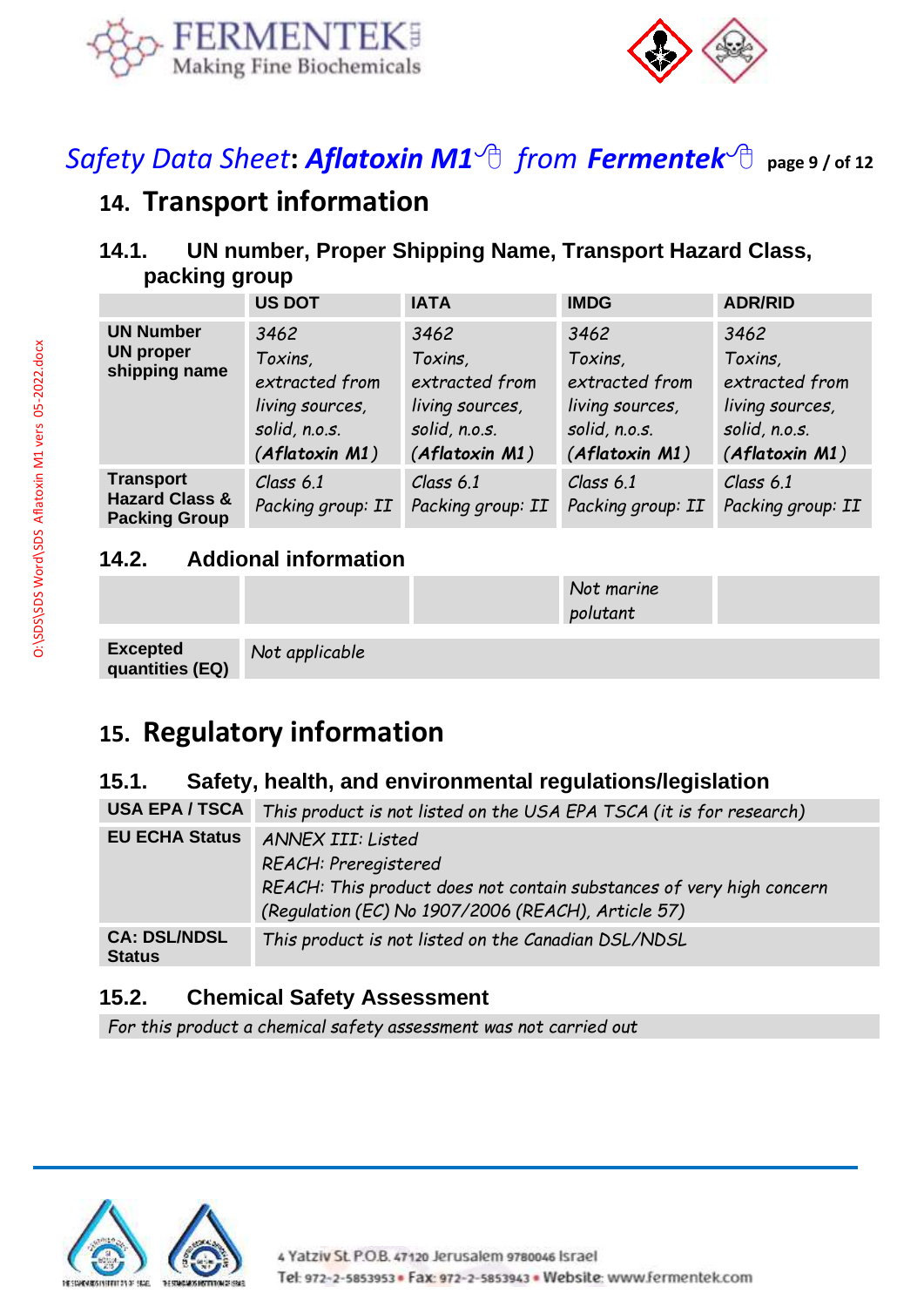



# *Safety Data Sheet***:** *[Aflatoxin M1](https://www.fermentek.com/product/aflatoxin-m1) from [Fermentek](https://fermentek.com/)* **page 10 / of 12**

# **16. Other information**

### **16.1. Date of revision:**

• *12 May, 2022*

### **16.2. Department issuing this SDS**

• *Quality systems and regulatory affairs*

### **16.3. General Disclaimer**

- *The information provided in this Safety Data Sheet is correct to the best of our knowledge, information and belief at the date of its publication.*
- *The information given here is designed only as guidance for safe handling, use, processing, storage, transportation, disposal and release and is not to be considered a warranty or quality specification.*
- *The information relates only to the specific material designated and may not be valid for such material used in combination with any other materials or in any process, unless specified in the text.*

## **16.4. The users'/employers' responsibility:**

- *A risk assessment should be performed by the employer/user prior to use of this product.*
- *All recommendations included in this document, are advisory in nature.*
- *The type of protective equipment must be selected based on the amount and concentration of all dangerous materials being used in the workplace.*

# **16.5. Abbreviations and acronyms:**

- **Acute Tox.: Acute toxicity**
- **CAS: Chemical Abstracts Service (division of the American Chemical Society)**
- **DOT: US Department of Transportation**
- **EINECS: European Inventory of Existing Commercial Chemical Substances**
- **Eye Dam.: Serious eye damage/eye irritation**
- **HMIS: Hazardous Materials Identification System (USA)**
- **IATA: International Air Transport Association**
- **IMDG: International Maritime Code for Dangerous Goods**
- **LC50: Lethal concentration, Median**
- **LD50: Lethal dose, Median**
- **NFPA: National Fire Protection Association (USA)**
- **NIOSH: National Institute for Occupational Safety**
- **OSHA: Occupational Safety & Health**

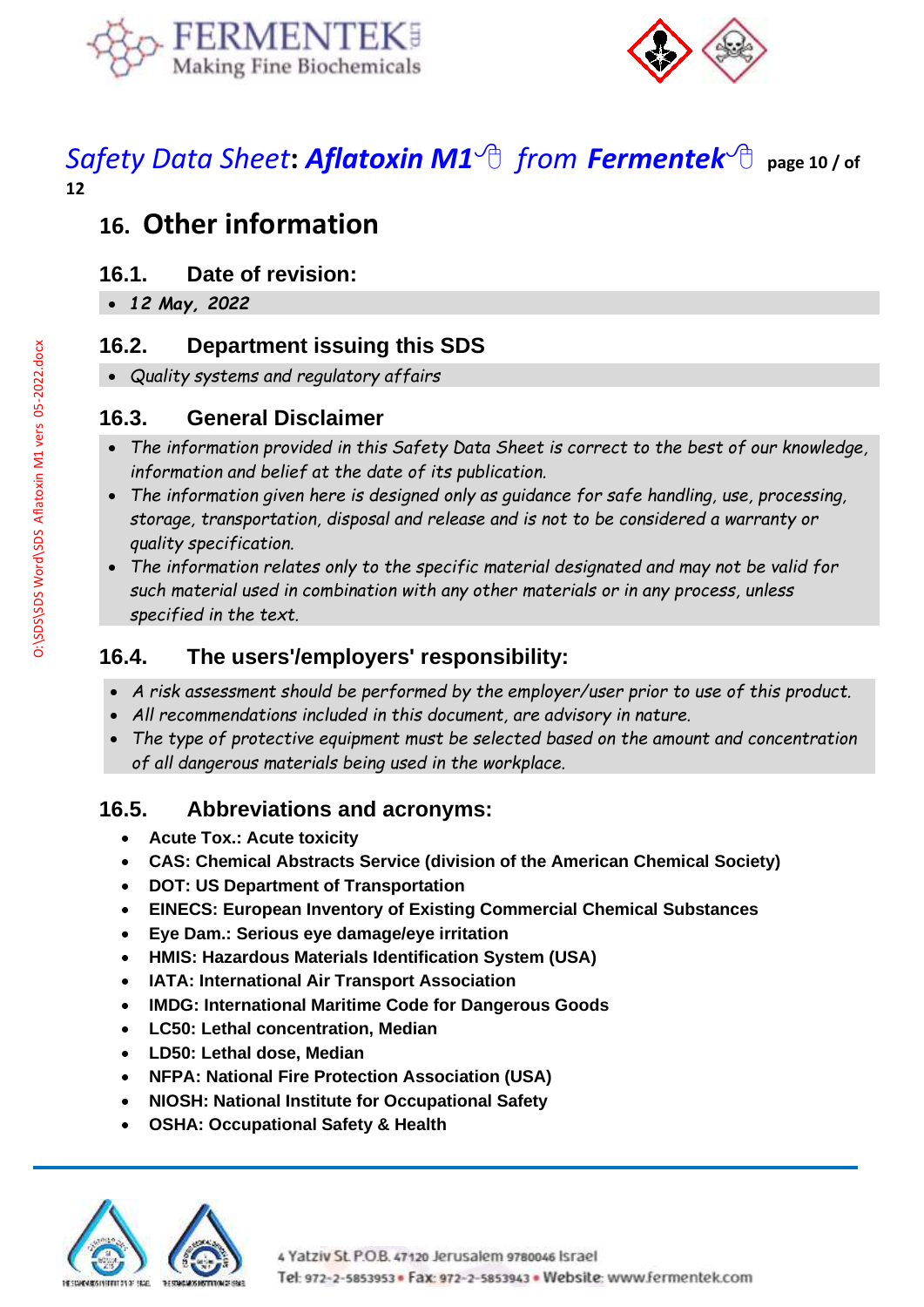



### *Safety Data Sheet***:** *[Aflatoxin M1](https://www.fermentek.com/product/aflatoxin-m1) from [Fermentek](https://fermentek.com/)* **page 11 / of 12**

- **PBT: Persistent, Bioaccumulative and Toxic**
- **PEL: Permissible Exposure Limit**
- **REL: Recommended Exposure Limit**
- **Repr.: Reproductive toxicity**
- **Skin Irrit: Skin corrosion/irritation**
- **STOT RE: Specific target organ toxicity (repeated exposure)**
- **TLV: Threshold Limit Value**
- **vPvB: very Persistent and very Bioaccumulative**

#### **16.6. APPENDIX: Acute toxicity hazard categories and (approximate) LD50/LC50 values defining the respective categories.**

| <b>Exposure Route</b>                                    | Category 1 | Category 2 | Category 3 | Category 4 |
|----------------------------------------------------------|------------|------------|------------|------------|
| Oral (mg/kg)                                             | 5          | 50         | 300        | 2000       |
| Dermal (mg/kg)                                           | 50         | 200        | 1000       | 2000       |
| Gases (ppm)<br>see: Note a                               | 100        | 500        | 2500       | 5000       |
| Vapours (mg/l)<br>see: Note a<br>Note <b>b</b><br>Note c | 0.5        | 2.0        | 10         | 20         |
| Dusts and Mists (mg/l)<br>see: Note a<br>Note d          | 0.05       | 0.5        | 1.0        | 5          |

(Adapted from Safety Guides GHS05- -classification criteria for substances)

### **16.7. APPENDIX: Excepted Quantity shipment codes explanation**

*According to Section 2.6 in IATA, Section 3.5 in the IMDG.* 

| Code | Maximum Quantity per inner | Maximum Quantity per |  |
|------|----------------------------|----------------------|--|
|      | package                    | outer package        |  |